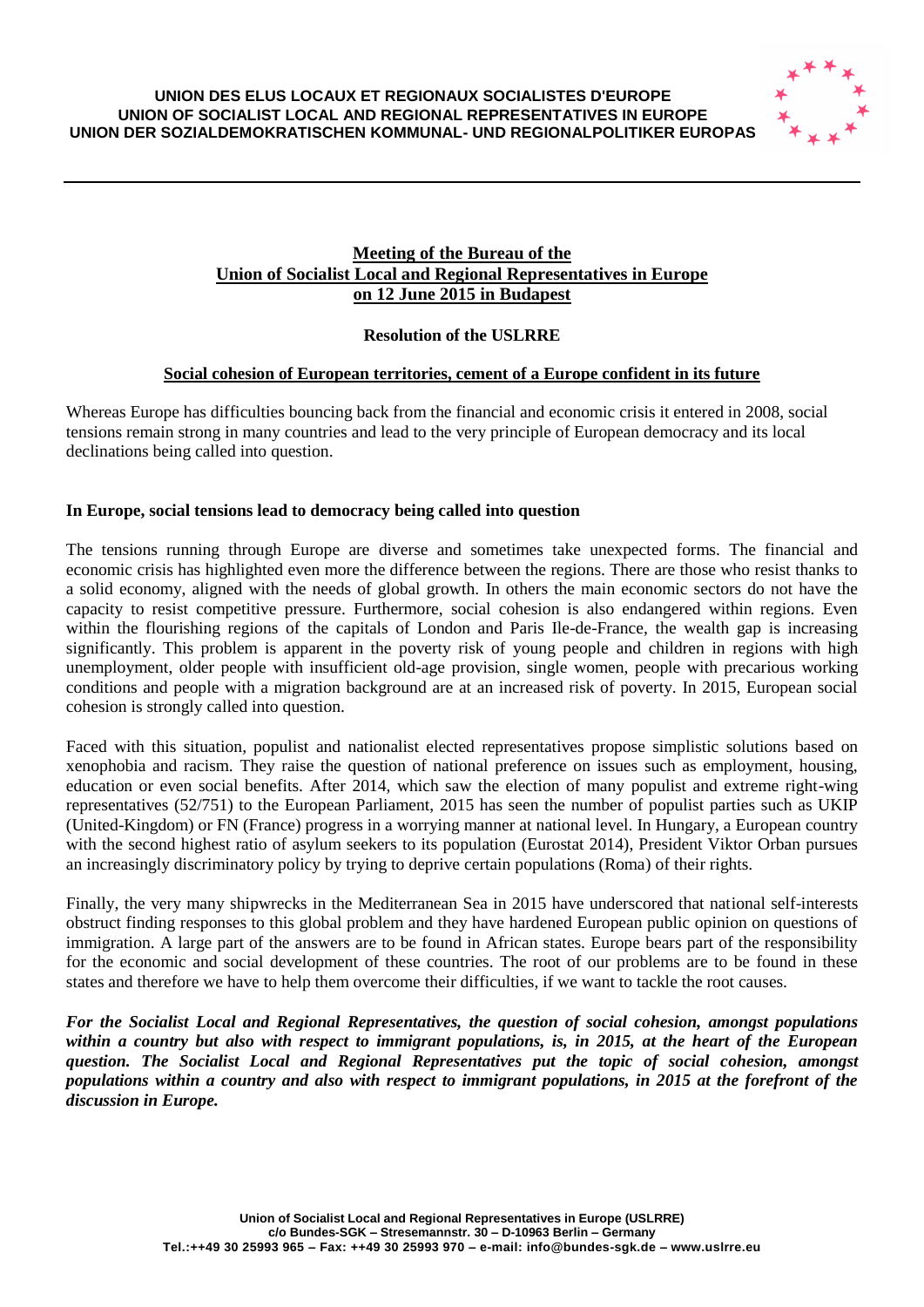$\mathfrak{D}$ 

#### **European local authorities, as most important guarantors of social cohesion, have to be supported.**

European local authorities have to contribute to reducing the wealth gap between member states, regions and within urban areas which is prejudicial to social and territorial cohesion today.

Local authorities help people fight against poverty and they provide the necessary support to solve other types of critical situations. In addition, they carry out an active social policy, for instance by offering a wide range of quality services in the field of care and education for children and youth, of integration of migrants, of employment and improved qualifications, culture, sports, leisure activities and health. It is therefore essential that citizens are encouraged to interact with one another, take charge of their own lives and take up their responsibilities.

For the Socialist Local and Regional Representatives, local public services have to be recognized as an important pillar for social cohesion. The European Commission, has to stop considering **local public services** as hurdles to the establishment of the single market. Instead of creating competition between public services, it has to **protect** them. Beyond social cohesion, these services are also useful in making the local economies in the territories more competitive. by ensuring that public life runs smoothly and that the necessary infrastructure is in place. Their policies thus have a considerable leverage effect in bringing about a return of growth and local employment in Europe. By providing public procurement contracts and by supporting education, together with national and European policies, they enable people in difficulties to find a job locally. In order to ensure that local public services run smoothly and that the necessary infrastructure is in place.

Given these many responsibilities, it is clear that European local authorities have to have **the capacity to act and to benefit from the necessary funding** to perform their duties and to seek new sources of financing using local and territorial innovation. As a matter of fact, the 95000 regional and local authorities of the European Union represent 1/3 of public expenditure and more than 2/3 of public investment expenditure. There can be no growth that is not inclusive and based on solidarity. Yet, local authorities are the first players when it comes to reducing wealth gaps. This support is based on the legal principle of subsidiarity. As stated in the European Charter of Local Self-Government of the Council of Europe, adopted by the Treaty of Lisbon, it is about enabling them to perform these duties at the most decentralised level possible. This support is also based on effectiveness. By supporting ever more urban and rural territories structurally in difficulties, as well as urban neighbourhoods facing significant social challenges, the European Union can contribute to overcoming diverging economic and demographic evolutions, as well as resulting social inequalities.

*For The Socialist Local and Regional Representatives, the effectiveness of employment and inclusion policies and the confidence of citizens in politicians can only start in the field. On this basis, they ask for the means to take action to encourage local employment, to bring about social cohesion, and to demonstrate concretely the capacity to integrate immigrant populations. By developing local democracy much further, we will have the opportunity to better involve citizens so they interact with the social movement.*

#### **Urban and territorial cohesion is a prerequisite to the continuation of the European project**

The questions that many European citizens ask themselves, their doubts as to whether democracy can resolve issues of cohesion and migration, also lead them to doubt their faith in the European project. Every time that growth stalls the European project is called into question. They easily relinquish their responsibilities and give these to others (elected officials, trade unions, associations etc.) by stigmatising scape goats when they, in fact, have the solution.

We, the Socialist Local and Regional Representatives, note that **the European project is not necessarily continuous** and that a disintegration process is threatening Europe be it due to frustration, a population's distrust . This process would have dire consequences, concretely for the economy and European society. For this reason, we maintain that social cohesion is a prerequisite to the continuation of the European project. There can be no cohesion without an economy, employment and the development of our territories.

The conservatives and neo-liberals, which hold a majority in the European Parliament, European Council and European Commission, with their liberal economic policies are responsible for the dire economic and social situation in large parts of Europe, as well as for the loss of faith in the European idea. They are out of answers to the current challenges.

Therefore we need a quick and deep-reaching policy change in Europe. Europe has to become socially fairer, closer to citizens, more democratic and less bureaucratic.